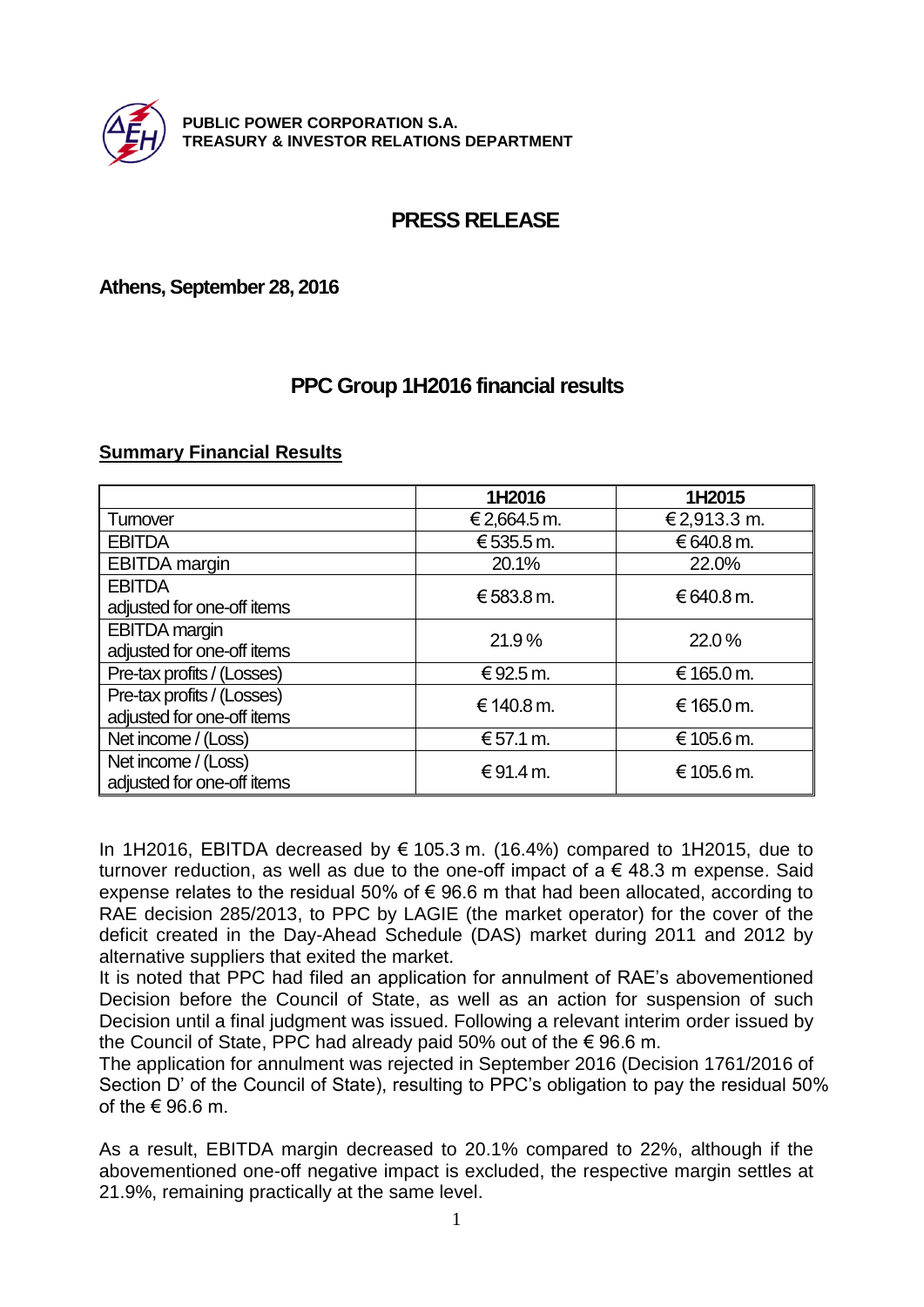In addition, according to the same Decision, PPC can no longer offset amounts stemming from its capacity as electricity generator and supplier in relation to electricity generated from rooftop photovoltaics.

This is an issue that does not impact P&L statements but will have a negative effect on cash flows, due to the increased working capital needs, since PPC is obliged to await payments in cash from LAGIE through the relevant special RES account. The issue in question concerns amounts which range from  $610 \text{ m}$  to  $616 \text{ m}$  per month and the total delayed amount to be recovered could reach approximately  $\epsilon$  80 m based on an estimated five-month waiting period. It is noted that the impact for PPC is contained to half the amount, since PPC, pursuant to court decisions, was already netting obligations due to its participation in DAS with 50% of claims from rooftop photovoltaics.

On a pre-tax level, excluding the one-off impact, the reduction of profitability was contained to  $\epsilon$  24.2 m ( $\epsilon$  140.8 m in 1H2016 compared to  $\epsilon$  165 m in 1H2015), due to the improvement of financial expenses and lower depreciation.

Net income, excluding the one-off impact, settled at  $\epsilon$  91.4 m compared to  $\epsilon$  105.6 m in 1H2015.

## **Revenues**

- Group turnover decreased by  $\epsilon$  248.8m. (8.5%) to  $\epsilon$  2,664.5 m in 1H2016 from € 2,913.3 m in 1H2015. Said reduction is attributed to the decline of revenues from electricity sales in 1H2016 by  $\epsilon$  296.7 m compared to 1H2015 ( $\epsilon$  2,531.4 m vs € 2,828.1 m) due to:
	- the reduction of electricity demand by 1.8%,
	- the reduction of PPC's average market share (in GWh) in the retail electricity market and the consequent deterioration of sales mix, as well as
	- the new tariff policy for commercial and industrial customers in Low and Medium Voltage and the reward of these customers who pay on time as well as of the residential customers who pay on time, by providing tariff discounts.

Finally, turnover includes an amount of  $\epsilon$  31.3 m regarding network users' participation for their connection to the network compared to  $\epsilon$  24.7 m in 1H2015.

In detail:

 Total electricity demand decreased by 1.8% in 1H2016 to 27,718 GWh compared to 28,216 GWh in 1H2015.

Excluding exports and pumping, the reduction is 2.3% and is mainly attributed to milder weather conditions in 1H2016 compared to the respective period of 2015. It is worth noting that, despite the fact that total electricity demand declined by 5.9% in 1Q2016 compared to the respective period of 2015, in 2Q2016 total electricity demand increased by 3%, due to the significant increase of demand by 12.2% which was recorded in June 2016, and which is mainly attributed to hotter weather conditions compared to June 2015.

PPC's domestic sales declined by 6.8% (1,665 GWh) in 1H2016, as a result of the aforementioned lower demand and the retail market share reduction of PPC. PPC's average market share in the country declined to 93.4% in 1H2016 from 97.1% in 1H2015. Especially in the Interconnected System, the respective share declined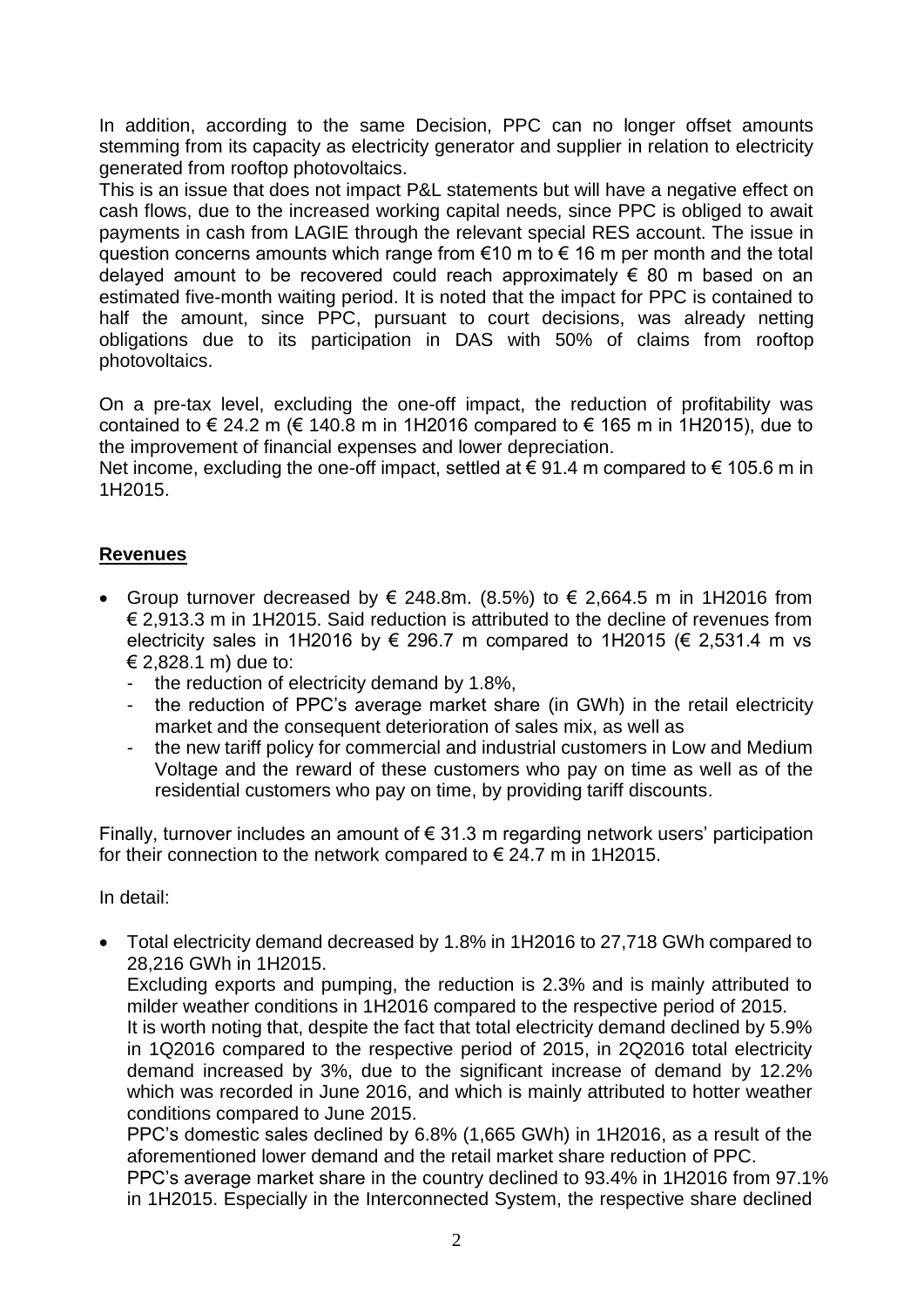to 92.6% in 1H2016 from 96.8% in 1H2015. According to LAGIE data, the respective market share was contained to 90.3% in June 2016 compared to 95.3% in June 2015.

 PPC's electricity generation and imports covered 52.2% of total demand in 1H2016 (49% in the Interconnected System), while the corresponding percentage in 1H2015 was 61.2% (59% in the Interconnected System). PPC's market share in electricity generation, as a percentage of the total load in the Interconnected System was 45% in 1H2016 compared to 52.6% in 1H2015. Said reduction is attributed to a large extent to the increase of third parties' natural gas fired generation by 127.8% (1,956 GWh), as a result of declining oil prices and consequently natural gas prices, as well as due to increased third parties' Renewables generation by 6.5% (296 GWh), whereas lignite fired generation decreased by 27.3% (2,444 GWh) and hydro generation by 23.9% (or 770 GWh). On the flip side, natural gas fired generation of PPC was increased by 83.5% (1,048 GWh), due to energy generated from the new CCGT unit "Megalopolis V" of PPC. In 1H2016, electricity imports from PPC decreased by 38.7% (636 GWh), whereas third parties imports slightly increased by 1.5% (72 GWh).

#### **Operating expenses**

Operating expenses before depreciation, decreased by  $\epsilon$  143.5 m. (6.3%) from € 2,272.5 m. in 1H2015 to  $∈$  2,129.0 m, due to the reduction of energy mix expenses. As already mentioned, operating expenses were negatively impacted by a one-off expense of  $\epsilon$  48.3 m referring to the aforementioned allocation of the deficit in the Day-Ahead Schedule market.

More specifically:

#### Energy mix expenditure

- Expenditure for liquid fuel, natural gas, third parties fossil fuel,  $CO<sub>2</sub>$  and energy purchases decreased by € 212.2 m., or by 17.1% compared to 1H2015. In detail:
	- Liquid fuel expense decreased by € 80.8 m. (28.8%), from € 280.4 m. in 1H2015 to € 199.6 m. in 1H2016 and is attributed to the reduction of heavy fuel oil and diesel prices, expressed in Euros, by 33% and 18.5% respectively. It is noted that the expense for the Special Consumption Tax on liquid fuel, which is included in the total liquid fuel expense, decreased by  $\epsilon$  3 m from € 63.5 m in 1H2015 to  $\epsilon$  60.5 m in 1H2016 due to the fact that said expense is only driven by fuel quantities, which, were slightly lower for diesel and stable for heavy fuel oil.
	- Natural gas expense increased by € 16.1 m. (15.1%), from € 106.9 m in 1H2015 to € 123 m in 1H2016, despite the reduction of natural gas prices by 35.9% due to the aforementioned increased natural gas fired generation. The relevant expense for the Special Consumption Tax on natural gas, which is also only volume driven and is not affected by commodity price, increased to € 20.5 m for the first five months of 2016 - given that as of 1.6.2016 the Special Consumption tax on natural gas was abolished - from  $\epsilon$  16 m in 1H2015, due to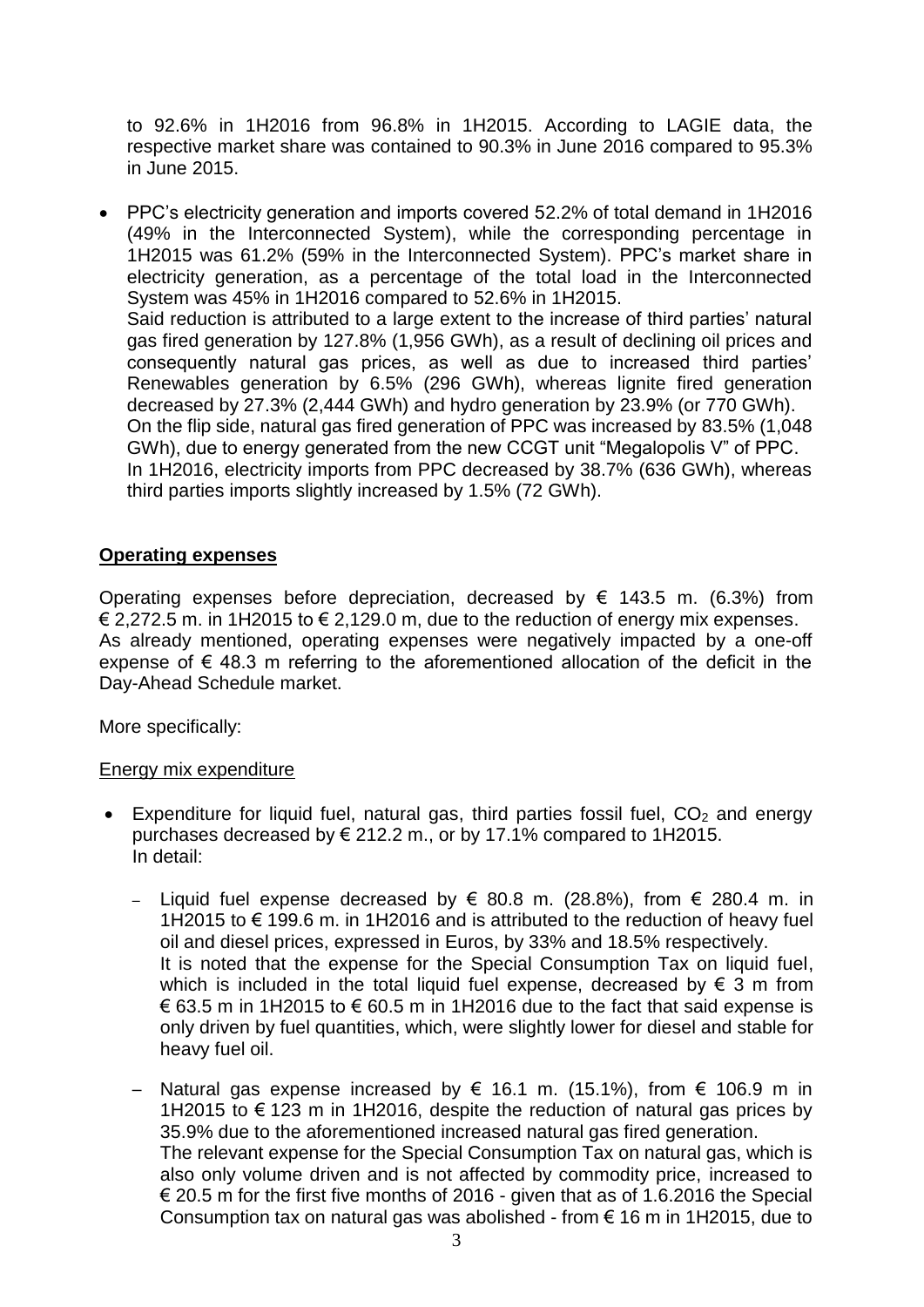the aforementioned increased natural gas fired generation.

- Third parties fossil fuel expense decreased by € 12.3 m, to € 11.2 m.
- ─ Energy purchases expense from the System and the Network decreased by 10.3% from € 653.9 m. in 1H2015 to € 586.7 m, despite increased volume of energy purchases by 12.4% due to the aforementioned reduction of lignite and hydro generation, as a result of the significant reduction of the average SMP to € 42.5/MWh from € 53.4/MWh. As of 1.5.2016, a Transitory Capacity Payment Mechanism was put in place

with a maximum duration of 12 months or until the implementation of a permanent mechanism. A relevant provision for an expense of  $\epsilon$  11.4 m, due to the implementation of this transitory mechanism for May and June has been recorded in 1H2016. Relevant invoices for settlement are expected in November 2016.

- Expenditure for PPC electricity imports, excluding expense for interconnection rights, settled at  $\epsilon$  26.7 m. decreased by  $\epsilon$  45.3 m (62.9%), as a result of both the decrease in the volume of imports by 636 GWh (38.7%) and of imports' prices by 9.5%. Due to the lower volume of imports, the expense for interconnection rights decreased to € 3.3 m in 1H2016 from € 8.8 m in 1H2015.
- $\overline{ }$  Expenditure for CO<sub>2</sub> emission rights settled at € 84.5 m., that is a reduction of  $\epsilon$  22.7 m (21.2%) compared to 1H2015, due to the reduction of CO<sub>2</sub> emissions in volume terms by 20% to  $\epsilon$  12.4 m tonnes in 1H2016 from 15.5 m tonnes, as a result of lower lignite fired generation.

## Payroll cost

 The total payroll cost, including capitalized payroll and payroll of seasonal personnel, declined by €4.3 m. from € 483 m in 1H2015 to € 478.7 m in 1H2016. In particular, payroll of permanent employees marginally declined by  $\epsilon$  1.3 m to € 458.3 m in 1H2016.

The number of permanent employees on payroll increased by 284 to 18,742 on 30.6.2016 from 18,458 on 30.6.2015, as a result of the fact that we have started the implementation of the highly necessary hirings, which were pending for many years.

## **Provisions**

• Provisions for bad debt of Low and Medium Voltage customers amounted to € 296.6 m in 1H2016 compared to  $∈$  260.7 m in 1H2015, that is an increase of  $\epsilon$  35.9 m, however at a significantly lower level compared to 2H2015 when they stood at  $\epsilon$  520.1 m.

Significant part of this increase is attributed to the fact that PPC proceeded to the modification of its settlements plan (as of 01.04.2016) making it more flexible and by providing to its customers the option for a higher number of installments. This led to an extension of the time span for the payment of the amounts under settlements, which in turn resulted to the reduction of the amount which had been subtracted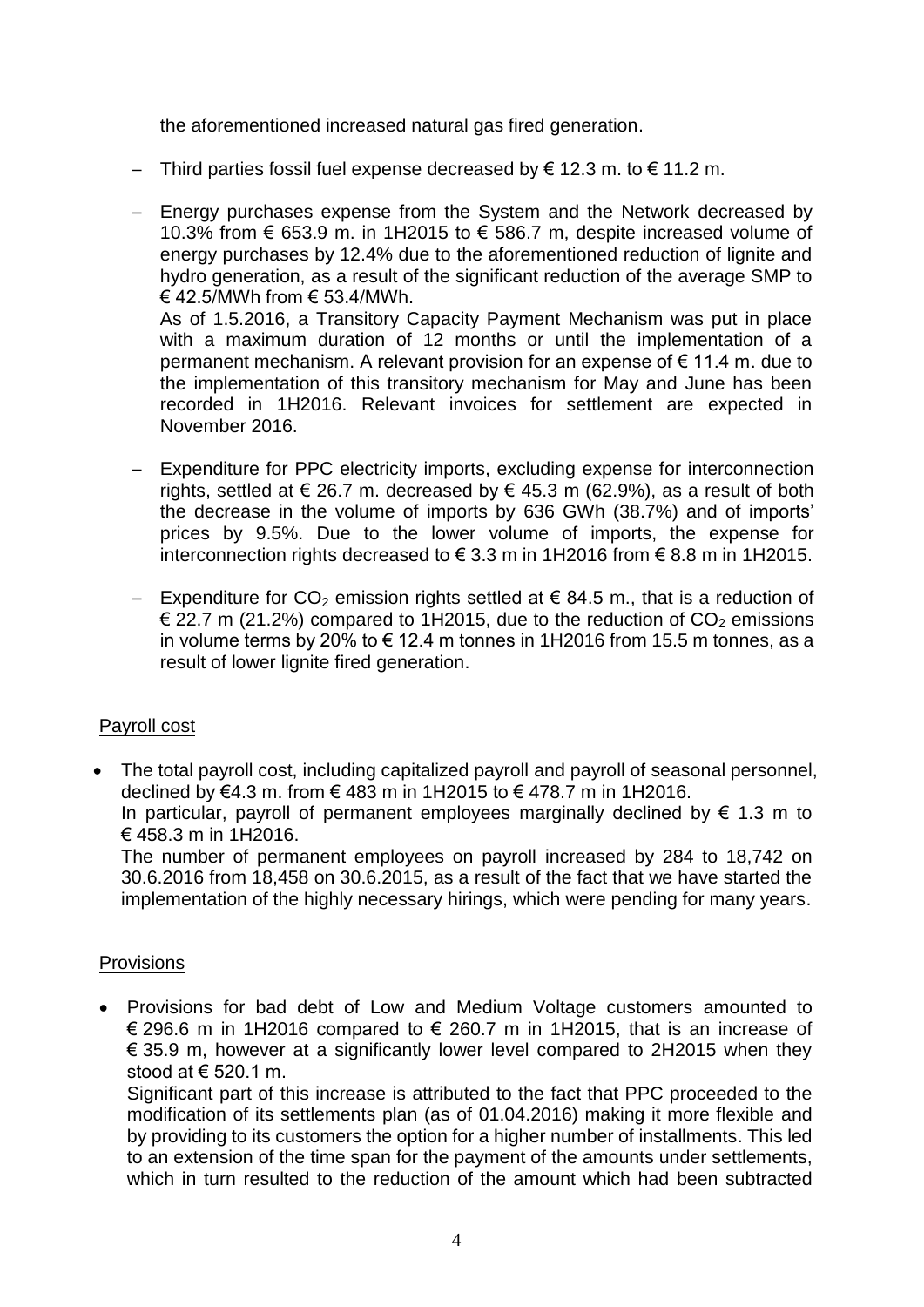from provisions in order to reflect the positive impact from active setllements of overdue receivables.

For High Voltage customers, the respective provisions remained practically stable at € 46.8 m in1H2016 versus € 47.4 m in 1H2015.

Adding provisions for litigation and slow moving materials, total provisions amounted to  $\epsilon$  341.7 m in 1H2016 compared to  $\epsilon$  316.7 m in 1H2015, marking an increase of  $\epsilon$  25 m.

#### In conclusion,

• In 1H2016, 38.3% of total revenues were expensed for fuel,  $CO<sub>2</sub>$  and energy purchases compared to 42% in 1H2015. Regarding the evolution of provisions, these represent 12.8% of total revenues compared to 10.9% last year. The corresponding percentage for payroll increased to 16.3% compared to 15.1% last year, due to aforementioned turnover reduction, despite the slight decrease of the relevant expense.

#### **Other Financial information**

- Depreciation expense in 1H2016 decreased slightly by 3.4% settling at  $€$  363.5 m. compared to € 376.2 m. in 1H2015.
- Net financial expenses decreased by  $\epsilon$  20.6 m to  $\epsilon$  80.1 m. compared to  $\epsilon$  100.7 m in 1H2015.

#### **Capex**

• Capital expenditure increased by  $\epsilon$  26.7 m or 10% in 1H2016 and amounted to € 283.3 m. compared to € 256.6 m.in 1H2015, an increase which is attributed to the implementation of phase A of the Cyclades Interconnection. As a percentage of total revenues, capital expenditure amounted to 10.6% from 8.8% in 1H2015. Capital expenditure also includes network users' participation for their connection to the network, which for 1H2016 were increased by  $\epsilon$  6.6 m. ( $\epsilon$  31.3 m. vs  $\epsilon$  24.7 m.). Consequently, net capex of PPC Group, that is capital expenditure excluding aforementioned participations, increased by  $\epsilon$  20.1 m or 8.7% amounting to  $\epsilon$  252 m. compared to  $\epsilon$  231.9 m. in the respective period of 2015.

The composition of the main net capex (in million euros) is as follows:

|                                                  | 1H2016 | 1H2015 |      |
|--------------------------------------------------|--------|--------|------|
| Mining projects                                  | 40     | 47     | -7   |
| Conventional Generation &<br><b>RES</b> projects | 55     | 58     | $-3$ |
| <b>Transmission network</b>                      | 90     | 52     | 38   |
| <b>Distribution network</b>                      |        |        | -7   |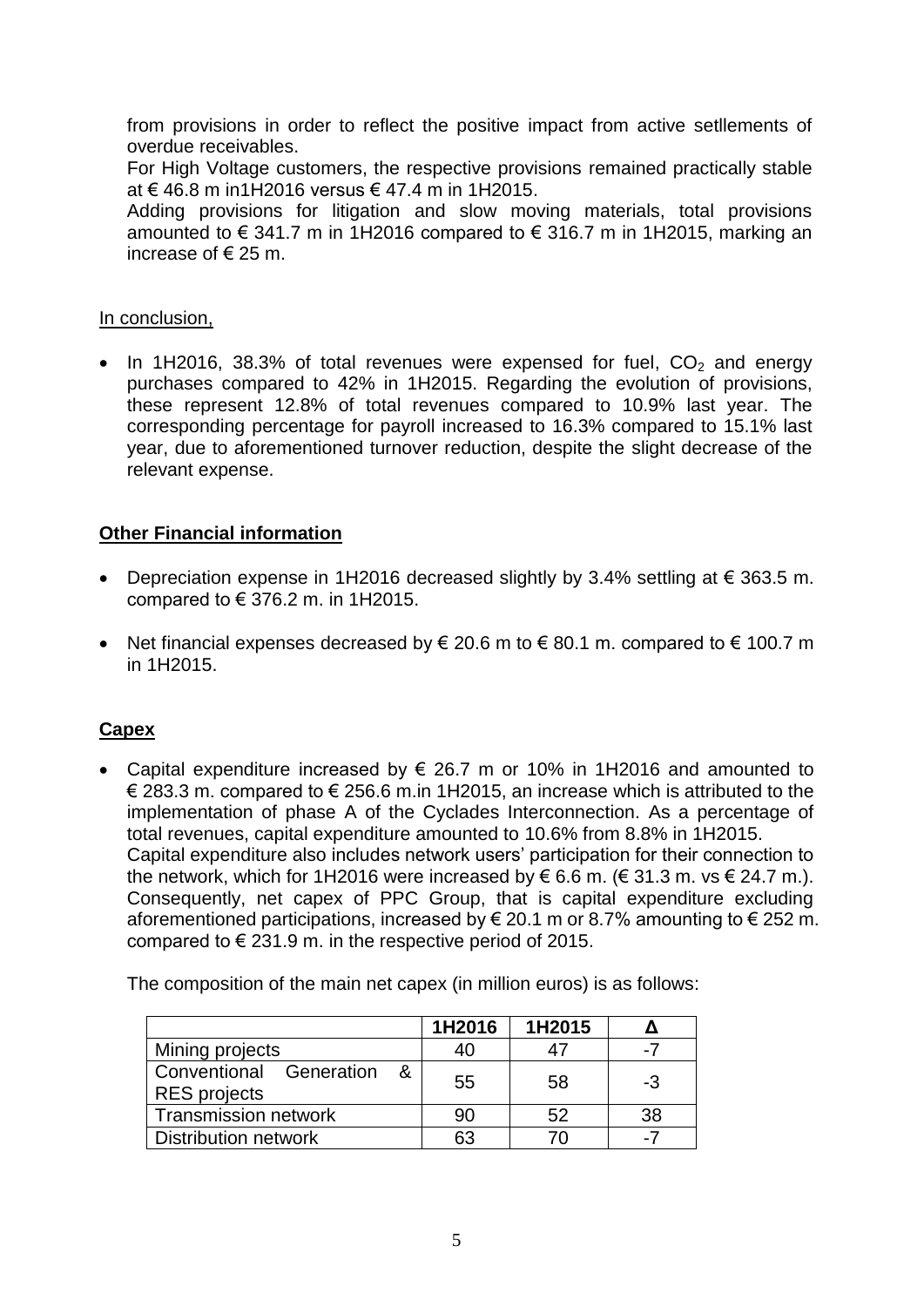## **Net debt**

• Net debt amounted to  $\epsilon$  4,574.3 m., a reduction of  $\epsilon$  167 m. compared to 30.06.2015 (4,741.3 m.), while compared to 31.12.2015 (€ 4,788.9 m ) it was reduced by  $\hat{\epsilon}$  214.6 m.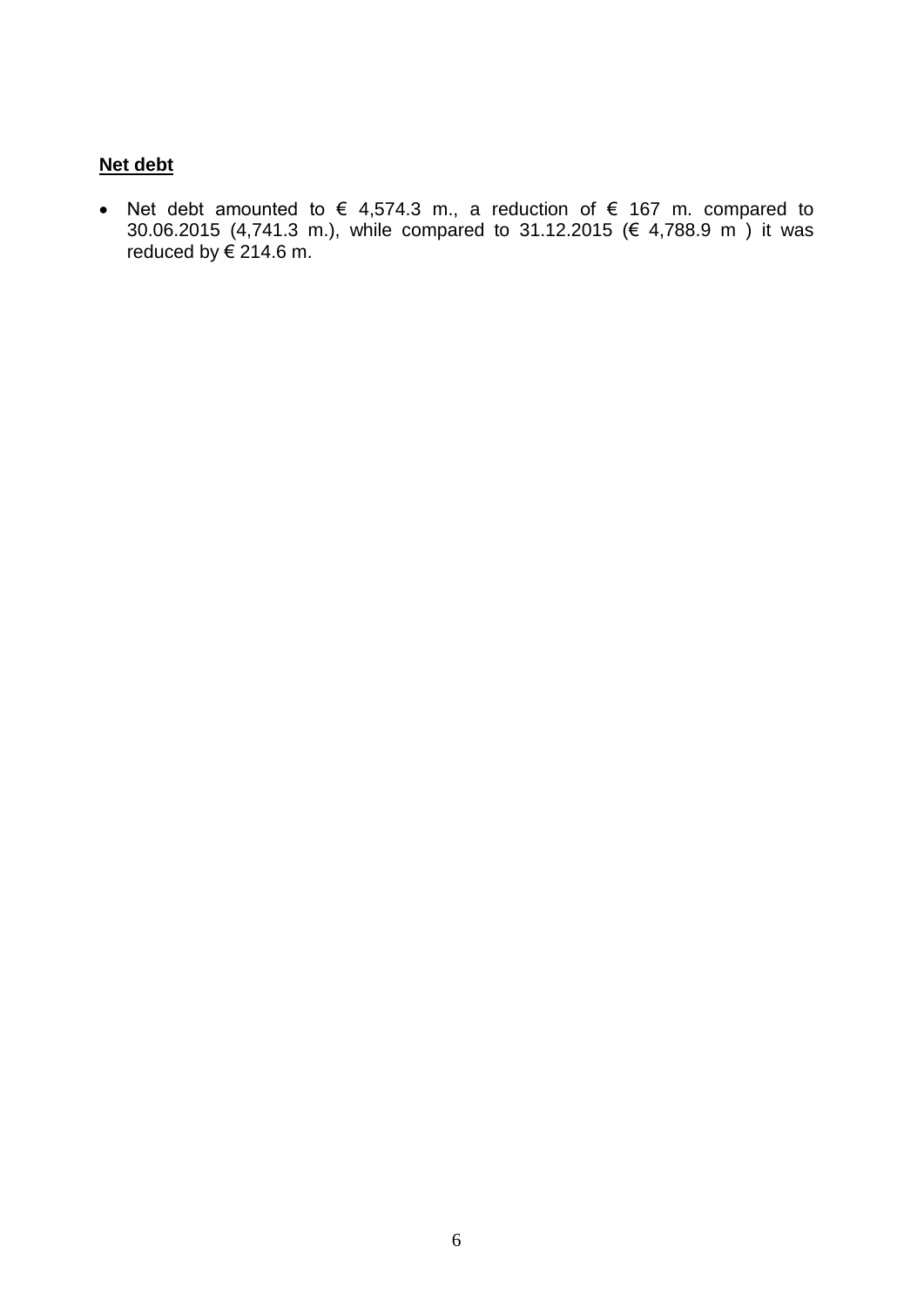Commenting on the financial results of the period, Mr. Emmanuel Panagiotakis, Public Power Corporation's Chairman and Chief Executive Officer said:

*"The sales reduction of the Parent Company by 9.8% compared to the respective period of 2015, was to a large extent the expected consequence of the retail market share reduction by 3.7 percentage points. It is mandatory for this market share reduction to continue in the future, based on the relevant commitments of the country to its creditors.* 

*Group's operating profitability would not have been slightly reduced (EBITDA margin reduction by 0.9 percentage points or by 0.1 percentage point excluding the one off negative impact for the cover of the LAGIE deficit) or could even be higher if it had not been for the decline of lignite fired generation - a negative development for the national economy as we have repeatedly stated - as well as for the decline of hydro generation, as a result of relevant weather conditions. We insist on our proposals to the State and the competent bodies for the need to take measures in order to support lignite-fired generation, taking advantage of an indigenous fuel and making use of the existing fixed assets in which significant capital has been invested, saving valuable national currency reserves, while at the same time contributing to the maintenance of thousands of job positions.*

*In August, we paid the second installment of € 198 m for the construction of the Ptolemais V unit, a project which progresses smoothly and which is one of the largest investments in our country in the last years.*

*With respect to the collection of PPC's overdue receivables, a quite positive sign is that for the first time, after many years, there is a reduction of the respective amount in absolute figures.*

*This development is mainly attributed to the settlements programme of 36 installments, based on which more than 400,000 customers have settled more than € 1.1 bln. An additional reason is the reward of customers who consistently pay on time with a 15% discount, as well as the effort for targeted power cuts to customers with high debt. We congratulate the Group employees, who even though they sometimes are subject to violent behavior, they contribute to addressing illegal and non contractual behavior of certain customers.* 

What is needed is the declining trend of overdues to become permanent and accelerate even further. The extension of the settlements programme with 36 installments as well as all other *measures for different categories of customers with overdues is towards this direction. We believe that targeted power cuts combined with settlements will yield more tangible results in the second half of 2016 and in the beginning of 2017. Within this framework, provisions in the first half of 2016 may have increased to some extent compared to the first half of 2015, however, there is a significant decline compared to the second half of 2015.* 

*It is noted that revenue collection by PPC is channeled towards the market and contributes to the stimulation of the economy in general.*

*Despite the abovementioned, cash flow issues remain acute and will be burdened from the RES regulation and the temporary capacity certificate mechanism, as well as by the rejection from the Council of State of PPC's application for the annulment of RAE's Decision 285. The recovery of the amounts due for the period 2012-2015 from PSOs as well as the payment of State overdues is an urgent necessity.*

*The reduction of market share is a big challenge for the company, and in order to address this*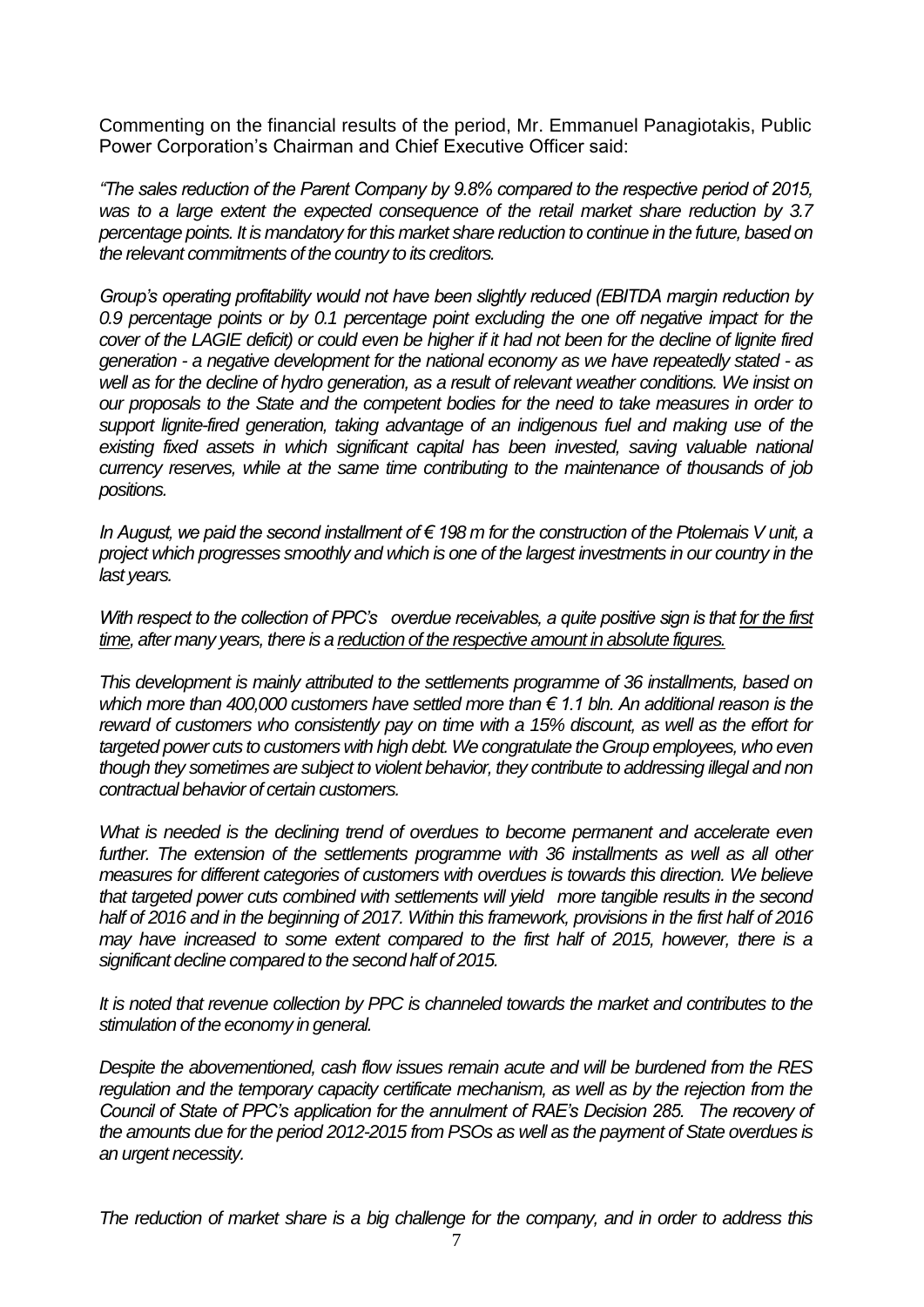*challenge, specific business initiatives need to be taken towards two directions.*

*First: the market share reduction should not relate only to the most profitable, low risk and low administrative cost customer segments.*

*Second: expansion in other markets as well as products and services diversification in order to offset domestic market share losses.* 

*In any case, PPC will play a leading role in the smooth opening of the market.*

*However, the goal of a "balanced" market share loss, apart from the appropriate pricing requires structural measures, such as the creation and sale of a subsidiary company with customers from all market segments, for which we are working systematically.* 

*We should note though that the smooth opening of the market is something that is above PPC's power and should also be taken care by the regulatory authorities and the State.*

*The establishment of a subsidiary company in Albania, the expansion of the activities of PPC's subsidiaries in Bulgaria and Turkey and the signing of an MoU with DEPA are tangible positive steps towards the adoption of business initiatives, which will continue in the future. The reduction of the Group's net debt by € 214.6 m compared to the end of 2015 was a positive development.*

*Of great importance, with strategic dimensions, is the signing of an MoU with the large Chinese company CMEC for the set up of a joint venture for investments in the order of € 1 bln, in relation to a second unit in Meliti (Florina) and the exploitation of the nearby mines. The modernization of the lignite-fired generation combined with the development of RES for which intensive actions are being made is totally in line with the European policy for the reduction of green house gas emmisions.*

*At this point, I would like to repeat the need for formulating and enacting national energy policy plan, adapted to the needs, the advantages and the prevailing conditions in our country. Such a plan is urgently needed, also due to the upcoming adoption of mandatory regulation (energy governance) at the EU level.*

*With respect to the measures legislated during the last months, and which result in significant challenges for PPC, the Company will act for the protection of its interests and the interests of the market in general, exhausting all possible options. Specifically:*

- *Seek for the maximum possible financial outcome from the sale of 24% of IPTO.*
- *Claim with all available means and in the framework of the so called NOME, that first HV customers and vulnerable customers are not included in the calculation of PPC's market share, second that the auction duration is of maximum one year, and third that the starting auction price is redefined so that it really corresponds to the variable cost of the lignite – fired generation and the full cost of the hydro – fired generation.*
- *Aim at the fastest possible implementation of the market reorganization in the framework of the Target Model, and especially the swift transition to bilateral contracts, which should be coupled with the termination of the auctions (sunset clause).*
- *Pursue the abolition or at least the redesigning of the temporary capacity certificates*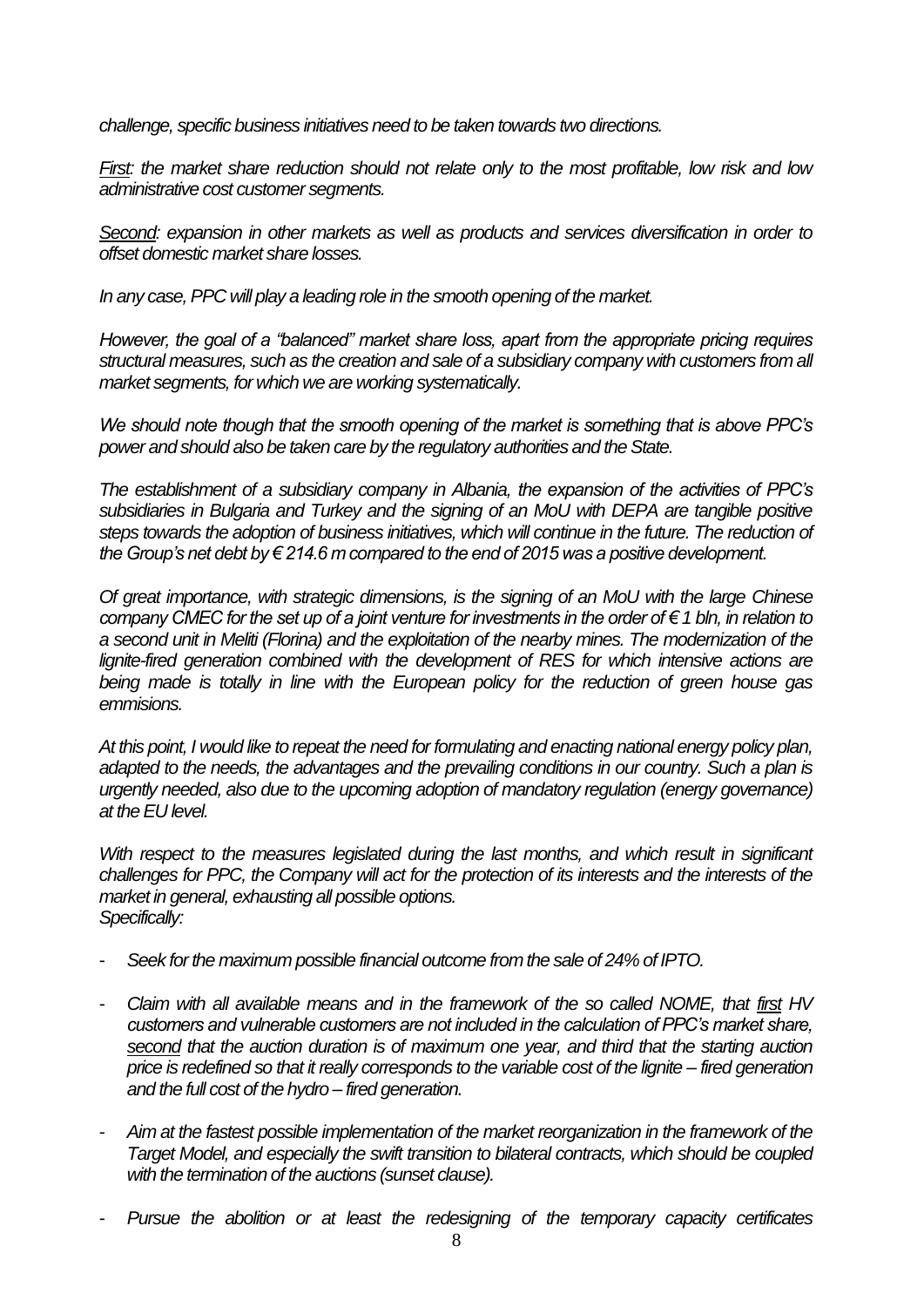*mechanism and the establishment of a permanent remuneration mechanism in line with market terms.*

Finally, we are upgrading and enhancing our contact with the European Union Institutions, in *line with best practices of large European companies".*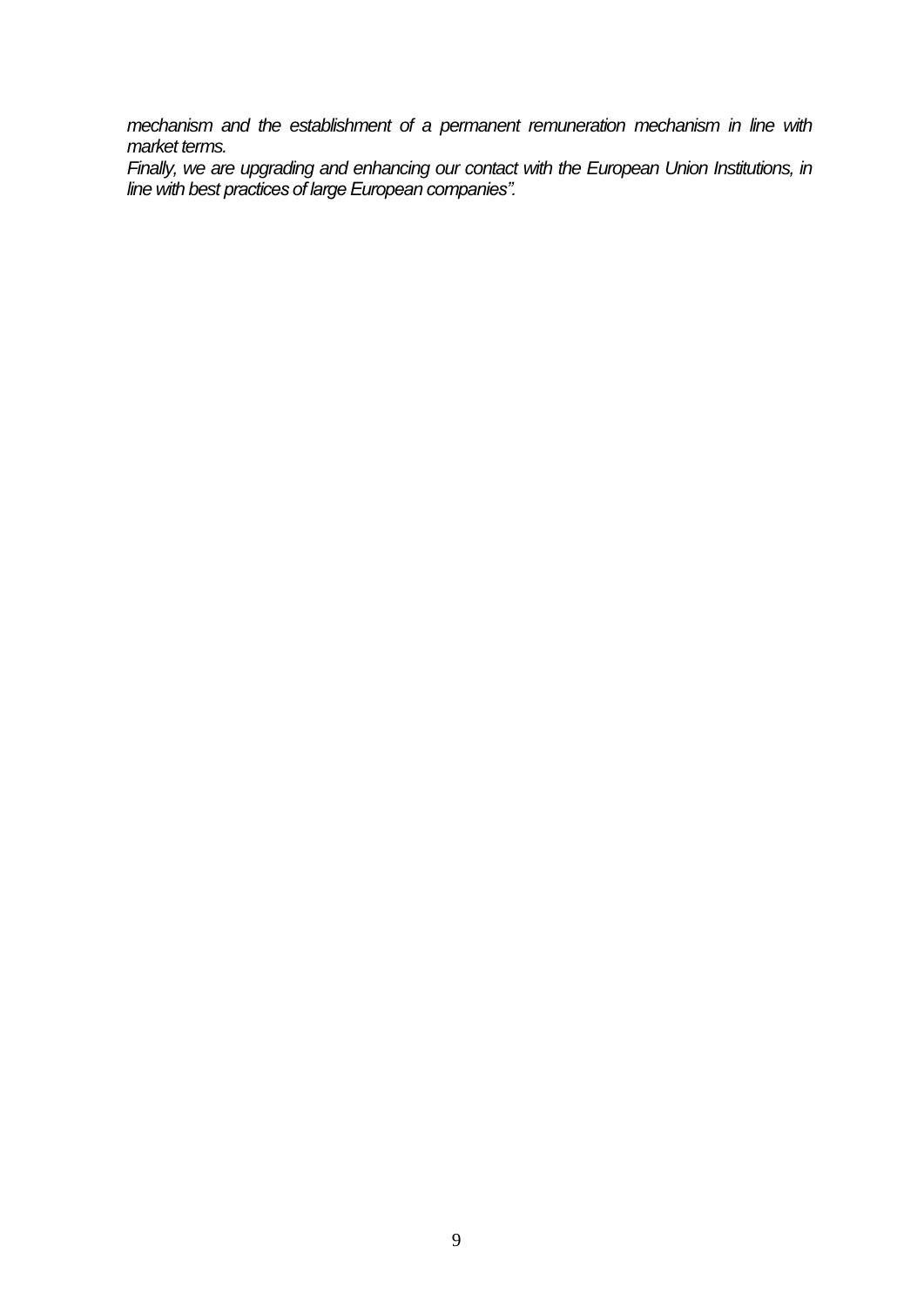## **Financial Results of the Parent Company**

|                                                          | 1H2016      | 1H2015      |
|----------------------------------------------------------|-------------|-------------|
| Tumover                                                  | € 2,605.0 m | € 2,888.3 m |
| <b>EBITDA</b>                                            | €407.6 m    | €520.4 m    |
| <b>EBITDA</b> margin                                     | 15.6%       | 18.0%       |
| <b>EBITDA</b><br>adjusted for one-off items              | €455.9 m.   | € 520.4 m.  |
| <b>EBITDA</b> margin<br>adjusted for one-off items       | 17.5%       | 18.0%       |
| Pre-tax profits / (Losses)                               | €38.6 m     | € 131.2 m   |
| Pre-tax profits / (Losses)<br>adjusted for one-off items | € 86.9 m.   | € 131.2 m.  |
| Net income / (Loss)                                      | €25.9m      | €93.1 m     |
| Net income / (Loss)<br>adjusted for one-off items        | € 60.2 $m$  | €93.1 m     |

# **Financial Results of Subsidiaries**

### **Independent Power Transmission Operator (IPTO S.A./ADMIE)**

|                            | 1H2016      | 1H2015    |
|----------------------------|-------------|-----------|
| I Turnover                 | € 141.9 m   | € 125.2 m |
| I EBITDA                   | € 103.3 $m$ | € 90.1 m  |
| ∥ EBITDA margin            | 72.8%       | 72.0%     |
| Pre-tax profits / (Losses) | € 55.6 $m$  | € 42.1 m  |
| Net income / (Loss)        | € 39.4 $m$  | € 27.0 m  |

## **Hellenic Electricity Distribution Network Operator (HEDNO S.A./DEDDIE)**

|                            | 1H2016    | 1H2015                 |
|----------------------------|-----------|------------------------|
| <b>I Turnover</b>          | € 365.4 m | € 368.2 m <sup>*</sup> |
| l EBITDA                   | € 17.6 m  | € 12.6 m               |
| EBITDA margin              | 4.8%      | $3.4\%$ *              |
| Pre-tax profits / (Losses) | € 14.1 m  | € 9.9 $m$              |
| Net income / (Loss)        | €9.3 $m$  | € 5.9 $m$              |

*\* Reclassifications have taken place for comparative reasons.*

## **PPC Renewables S.A.**

|                            | 1H2016   | 1H2015     |
|----------------------------|----------|------------|
| ∦Turnover                  | € 11.5 m | € 13.8 m   |
| <b>EBITDA</b>              | €7.5 $m$ | € 10.7 $m$ |
| EBITDA margin              | 64.9%    | 77.7%      |
| Pre-tax profits / (Losses) | €5.9 $m$ | € 9.7 $m$  |
| Net income / (Loss)        | €4.3 $m$ | € 7.7 $m$  |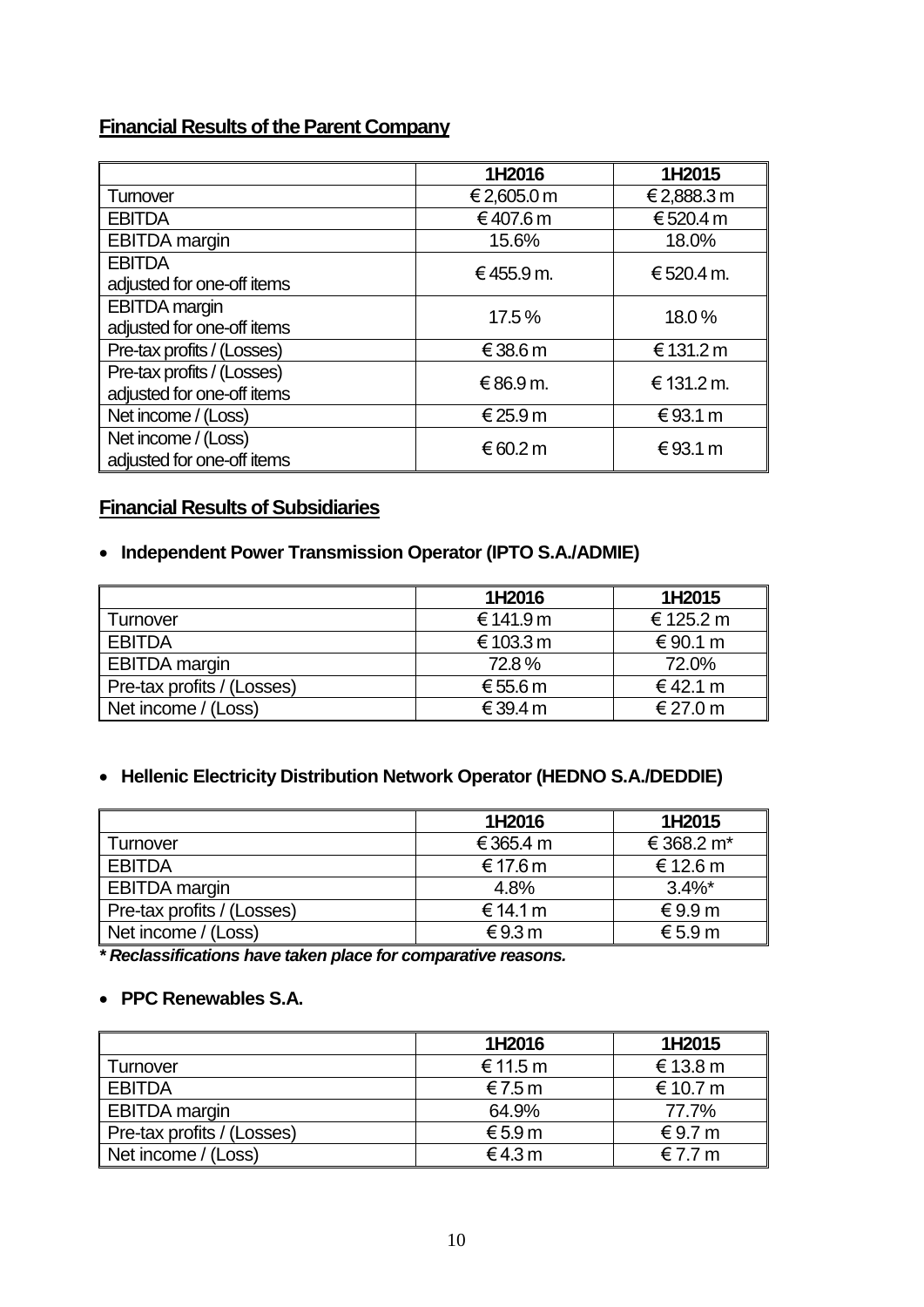| Summary Financials ( $\notin$ m.)                 |                   |                   |          |                   |                       |          |  |  |
|---------------------------------------------------|-------------------|-------------------|----------|-------------------|-----------------------|----------|--|--|
|                                                   | 1H2016<br>Audited | 1H2015<br>Audited | Δ%       | 1H2016<br>Audited | 1H2015<br>Audited     | Δ%       |  |  |
|                                                   |                   | <b>GROUP</b>      |          |                   | <b>PARENT COMPANY</b> |          |  |  |
| <b>Total Revenues</b>                             | 2,664.5           | 2,913.3           | $-8.5%$  | 2,605.0           | 2,888.3               | $-9.8%$  |  |  |
| <b>EBITDA</b>                                     | 535.5             | 640.8             | $-16.4%$ | 407.6             | 520.4                 | $-21.7%$ |  |  |
| <b>EBITDA Margin</b>                              | 20.1%             | 22.0%             |          | 15.6%             | 18.0%                 |          |  |  |
| Profit/(Loss) before Taxes & Fin. Expenses (EBIT) | 172.0             | 264.6             | $-35.0%$ | 82.7              | 182.1                 | $-54.6%$ |  |  |
| EBIT margin (%)                                   | 6.5%              | 9.1%              |          | 3.2%              | 6.3%                  |          |  |  |
| Net Income/(Loss)                                 | 57.1              | 105.6             | -45.9%   | 25.9              | 93.1                  | $-72.2%$ |  |  |
| Earnings/(Losses) per share (In euro)             | 0.25              | 0.46              | $-45.7%$ | 0.11              | 0.40                  | $-72.5%$ |  |  |
| No of Shares (in m.)                              | 232               | 232               |          | 232               | 232                   |          |  |  |
| Net Debt                                          | 4,574.3           | 4,741.3           | $-3.5%$  | 4,365.2           | 4,529.5               | $-3.6%$  |  |  |

| Summary Profit & Loss (€ m.)                                     |                   |                   |            |                       |                   |            |
|------------------------------------------------------------------|-------------------|-------------------|------------|-----------------------|-------------------|------------|
|                                                                  | 1H2016<br>Audited | 1H2015<br>Audited | $\Delta\%$ | 1H2016<br>Audited     | 1H2015<br>Audited | Δ%         |
|                                                                  |                   | <b>GROUP</b>      |            | <b>PARENT COMPANY</b> |                   |            |
| <b>Total Revenues</b>                                            | 2,664.5           | 2,913.3           | $-8.5%$    | 2,605.0               | 2,888.3           | $-9.8%$    |
| - Revenue from energy sales                                      | 2,531.4           | 2,828.1           | $-10.5%$   | 2,526.9               | 2,821.4           | $-10.4%$   |
| - Customers' participation                                       | 31.3              | 24.7              | 26.7%      | 27.9                  | 23.6              | 18.2%      |
| - Third Party Distribution- Transmission<br>network fees and PSO | 47.0              | 25.1              | 87.3%      | 20.6                  | 10.8              | 90.7%      |
| - Other revenues                                                 | 54.8              | 35.4              | 54.8%      | 29.6                  | 32.5              | $-8.9\%$   |
| Total Operating Expenses (excl. depreciation)                    | 2,129.0           | 2,272.5           | $-6.3%$    | 2,197.4               | 2,367.9           | $-7.2%$    |
| - Payroll Expenses                                               | 433.3             | 439.6             | $-1.4%$    | 276.2                 | 283.0             | $-2.4%$    |
| - Third parties fossil fuel                                      | 11.2              | 23.5              | $-52.3%$   | 11.2                  | 23.5              | $-52.3%$   |
| - Total Fuel Expenses                                            | 322.6             | 387.3             | $-16.7%$   | 322.6                 | 387.3             | $-16.7%$   |
| - Liquid fuel                                                    | 199.6             | 280.4             | $-28.8%$   | 199.6                 | 280.4             | $-28.8%$   |
| - Natural Gas                                                    | 123.0             | 106.9             | 15.1%      | 123.0                 | 106.9             | 15.1%      |
| - Expenditure for $CO2$ emission rights                          | 84.5              | 107.2             | $-21.2%$   | 84.5                  | 107.2             | $-21.2%$   |
| - Special lignite levy                                           | 13.0              | 17.9              | $-27.4%$   | 13.0                  | 17.9              | $-27.4%$   |
| - Energy Purchases                                               | 613.4             | 725.9             | $-15.5%$   | 625.5                 | 743.2             | $-15.8%$   |
| - Purchases From the System and the<br><b>Network</b>            | 479.3             | 532.1             | $-9.9%$    | 485.2                 | 538.6             | $-9.9%$    |
| - Imports                                                        | 26.7              | 72.0              | $-62.9%$   | 42.6                  | 73.0              | $-41.6%$   |
| - Transitory Capacity Payment Mechanism                          | 11.4              | 0.0               |            | 11.4                  | 0.0               |            |
| - Third party capacity assurance<br>mechanism                    | 0.0               | 43.4              | $-100.0%$  | 0.0                   | 43.4              | $-100.0\%$ |
| - Balance of clearings and other expenses                        | 11.0              | 17.4              | $-36.8%$   | 11.0                  | 17.4              | $-36.8%$   |
| - Differential expense for RES energy<br>purchases               | 18.4              | 18.4              | $0.0\%$    | 18.4                  | 18.4              | $0.0\%$    |
| - Special consumption tax on natural gas for<br><b>IPPs</b>      | 22.7              | 10.3              | 120.4%     | 22.7                  | 10.3              | 120.4%     |
| - Other                                                          | 43.9              | Ι.<br>32.3        | 35.9%      | 34.2                  | 42.1              | $-18.8%$   |